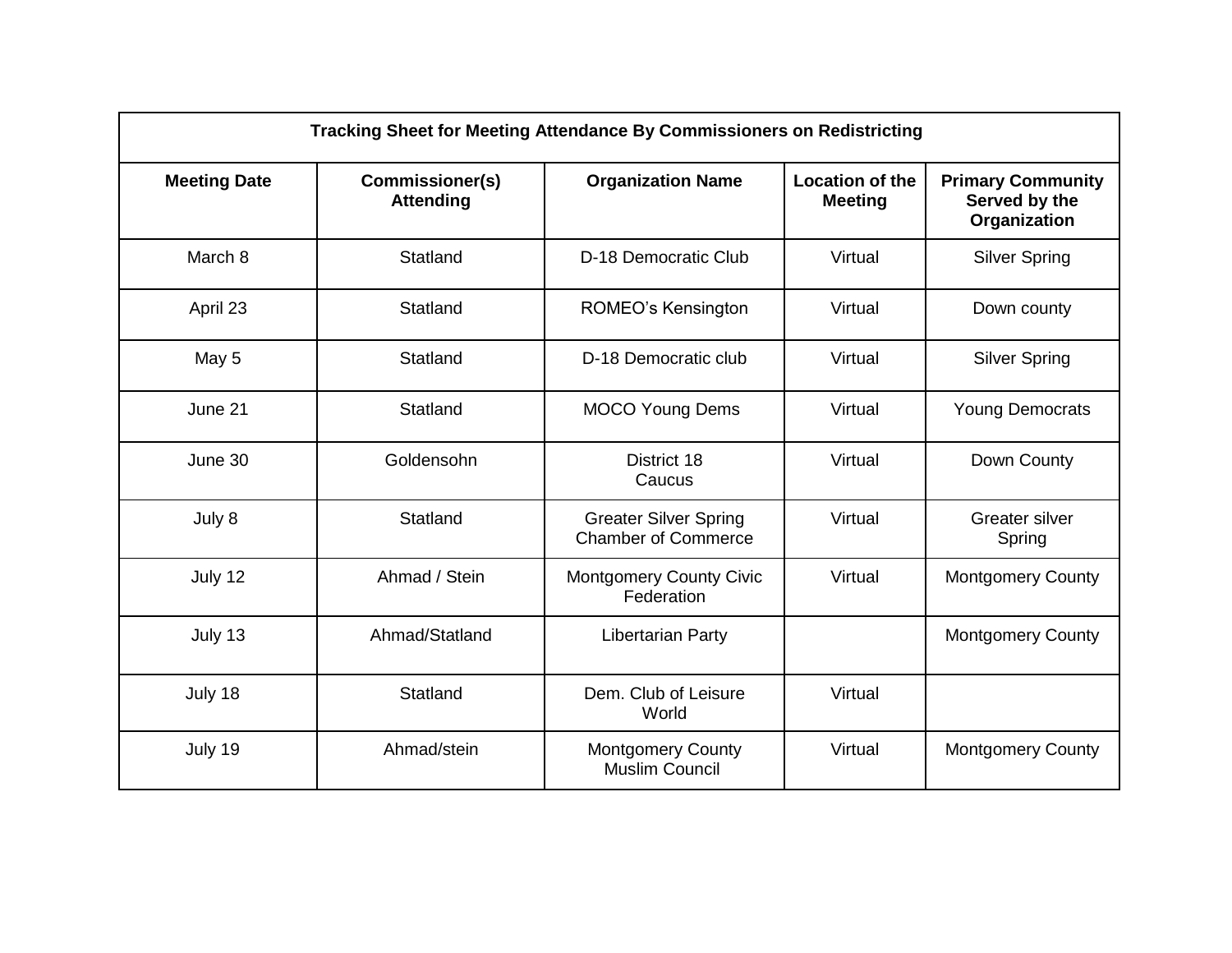| July 19      | Statland                             | <b>Mid County Democratic</b><br><b>Breakfast Club</b>                                              | Virtual                                            | Democratic Women         |
|--------------|--------------------------------------|----------------------------------------------------------------------------------------------------|----------------------------------------------------|--------------------------|
| July 22      | Edmunds / Statland /<br><b>Rubin</b> | <b>Montgomery County</b><br><b>Democratic Party</b>                                                | Virtual                                            | <b>County Wide</b>       |
| July 24      | Desir / Goldensohn /<br>Makstein     | African Immigrant Caucus                                                                           | Virtual                                            | <b>Montgomery County</b> |
| July 26      | Edmunds / Cordier                    | <b>UpCounty Democratic</b><br><b>Breakfast Club</b>                                                | Virtual                                            | Up County                |
| August 7     | <b>Rubin</b>                         | <b>UpCounty Montgomery</b><br><b>County Republican</b><br><b>Women's Club</b>                      | In-Person<br>(Mission<br><b>BBQ</b><br>Germantown) | Up County                |
| August 9     | Rubin / Cordier /<br>Goldensohn      | Montgomery County<br>Federation of Republican<br>Women and MoCo<br>Republican Central<br>Committee | Virtual                                            | <b>Montgomery County</b> |
| August 11    | Rubin / Cordier                      | Potomac Republican/<br>Women's Republican Club                                                     | Virtual                                            |                          |
| August 18    | Statland                             | <b>Olney Chamber &amp; Greater</b><br>Olney Civic Assoc.                                           | Sam Hosting                                        | <b>Greater Olney</b>     |
| August 21    | Desir / Cordier / Statland           | <b>Common Cause Maryland</b>                                                                       | Virtual                                            | <b>Montgomery County</b> |
| September 2  | Statland / Goldensohn                | <b>People Community Baptist</b><br>Church                                                          | Virtual                                            | <b>S.S., MD</b>          |
| September 13 | Ahmad / Goldensohn                   | <b>Sandy Spring Civic</b>                                                                          | Virtual                                            | Sandy Spring             |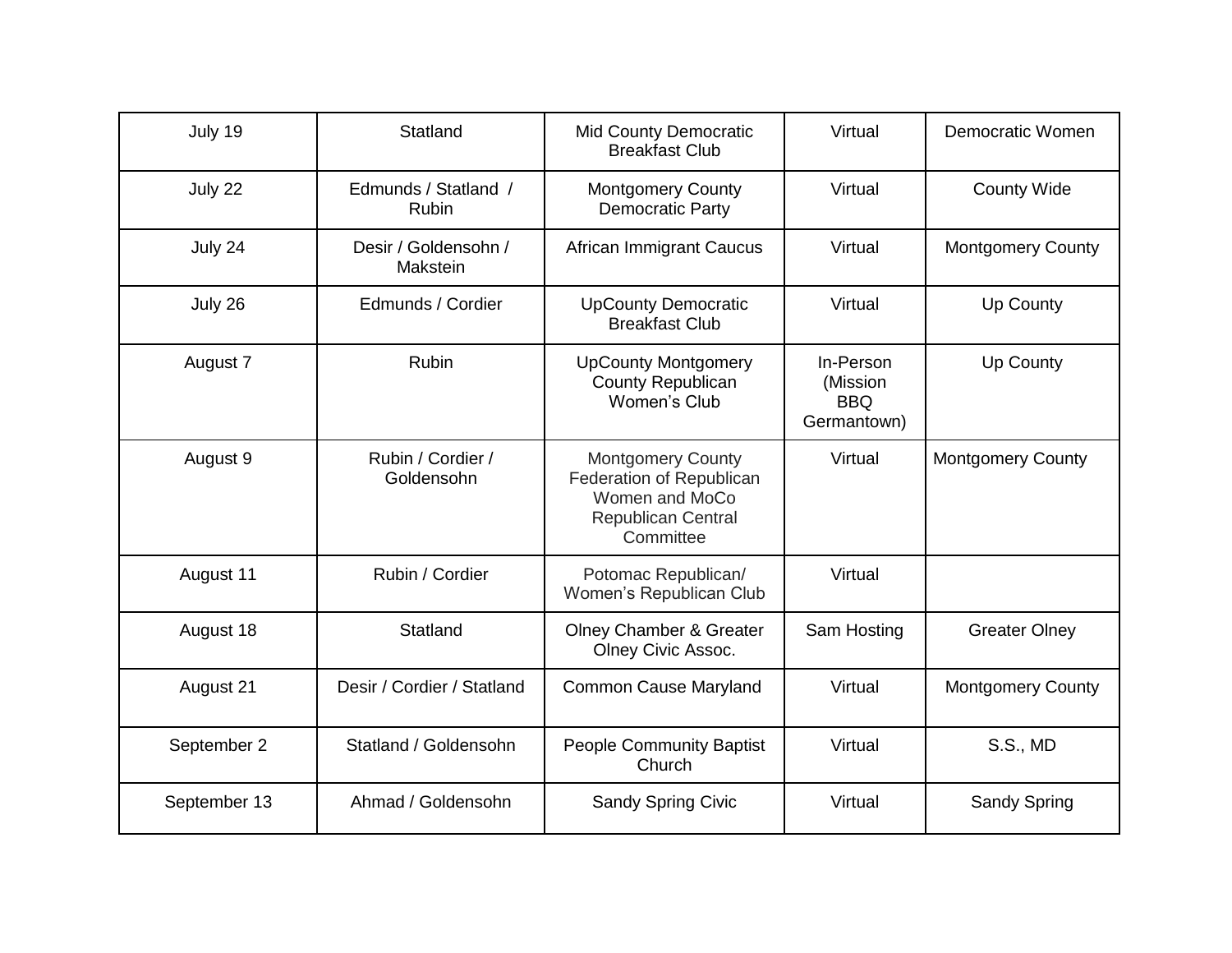| September 13 | Statland                         | Silver Spring Regional Serv.<br>Center                 | Virtual    | S.S. Region                                           |
|--------------|----------------------------------|--------------------------------------------------------|------------|-------------------------------------------------------|
| September 14 | Statland                         | Mid-County Regional Service<br>Center                  | Virtual    | Wheaton                                               |
| September 14 | Statland                         | <b>Olney Chamber</b>                                   | Virtual    | Olney                                                 |
| September 16 | <b>Edmunds Ervin</b>             | Clinton A.M.E. Zion Rockville                          | Virtual    | General                                               |
| September 20 | Makstein                         | <b>Town of Poolesville</b>                             | Virtual    | Poolesville                                           |
| September 21 | Statland                         | Young Dems Mont County                                 | Virtual    | <b>County Wide</b>                                    |
| September 22 | Makstein                         | N Potomac Civic                                        | Virtual    | N Potomac                                             |
| September 23 | Makstein / Statland              | <b>Darnestown Civic</b>                                | Virtual    | Darnestown                                            |
| September 27 | Ervin                            | <b>Minority Legislative Breakfast</b>                  | Virtual    |                                                       |
| September 27 | Cordier / Rubin                  | League of Women Voters-<br>MC.                         | <b>TBA</b> | <b>County Wide</b>                                    |
| September 28 | Statland / Ervin /<br>Goldensohn | <b>NAACP Mont County</b>                               | Virtual    | Mo Co                                                 |
| September 30 | Statland/Ervin                   | Bethesda Chevy Chase<br><b>Regional Service Center</b> | Virtual    | Bethesda, etc                                         |
| September 30 | Statland/Ervin                   | <b>East County Regional</b><br><b>Service Center</b>   | Virtual    | <b>East County</b><br>Burtonsville,<br>White Oak, etc |